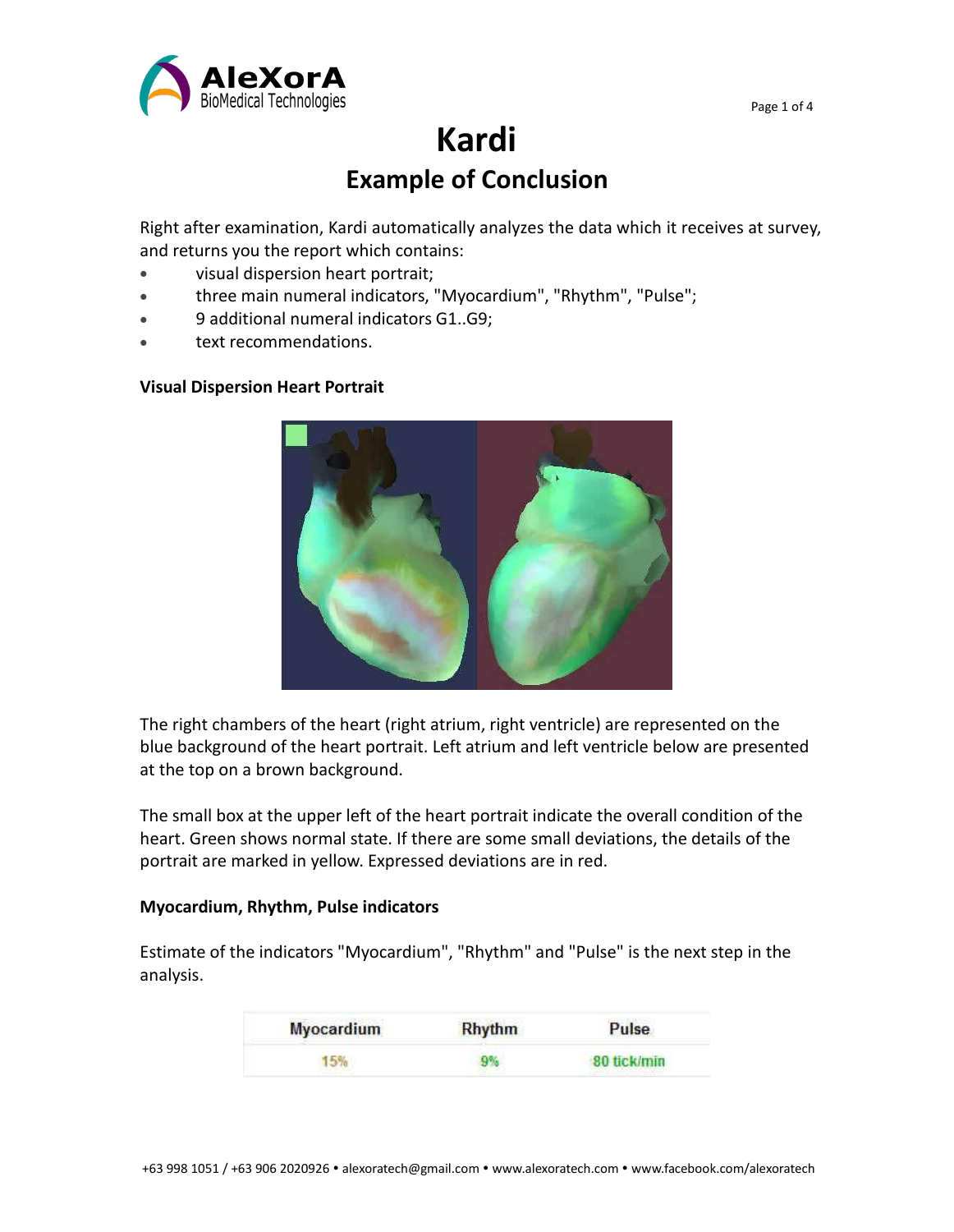

Indexes "Myocardium" and "Rhythm" are relative characteristics that characterize the total value of the deviations dispersion from the norm and changed in the range 0% ... 100%. The higher the value of each index - the is more deviation from the norm.

Physically, the meaning of "infarction" = 100% corresponds to the pathological complex that is associated with significant deviations from the norm practically in all chambers of the heart. Value "Myocardium" = 0% corresponds to complete absence of any significant deviations from the dispersion model of the ideal heart. Similarly, the rate of "Rhythm" = 100% corresponds to the most expressed changes in the regulation of heart rhythm peculiar to expressed arrhythmias or strong stress.

# *"Myocardium" - it is the main index to which you should pay attention to*

## **less than 15%** – no significant deviations.

**15% ... 19%** – it is borderline state, control of dynamic is expedient. At negative dynamics, i.e. at slow rise of value of the indicator, mandatory consultation of the doctor is necessary. The borderline state can result from weariness because of a physical or mental overload, an irrational delivery, alcohol influence, and also the metabolic changes caused by pathology of other organs. Therefore, the sustainable preservation of this state requires consult a doctor. If the borderline state due to transitory factors, the indicator should decrease gradually, reflecting the functional normalization myocardium. **20% ... 22%** – pathology is probable. If this deviation is detected for the first time - need to control the dynamics (increased frequency of surveys) and medical examination is expedient. If the indicator steady rise in this range - a medical examination is necessary. **23% ... 27%** – pathology is probable. If this deviation is detected for the first time control of dynamics and mandatory examinations are necessary.

**above 27%** – pathology or the expressed pathology. If this deviation is detected for the first time, steadily repeated and has no tendency to increase in successive examinations - should be examined at the first opportunity. If in this same situation has steadily rapid growth of the deviations of time measured by minutes or other minute intervals – the emergency consultation of the doctor is necessary.

## *Index "Rhythm" isa marker of the adaptive capacity of the organism,or arrhythmia:*

**less then15%** – no significant deviations.

**15%...50%** - slight deviations (may be a variant of the norm in the natural daily oscillations).

**51%...80%** - it is borderline state.

**more than 80%** - expressed deviation from the norm. This is a sign of exhaustion of compensatory allowance (asthenia) in the regulatory system of the heart rhythm. Medical examination is necessary.

The indicator "Pulse" given for information only, since it is important for the doctor in case of need medical consultation at the cardiologist.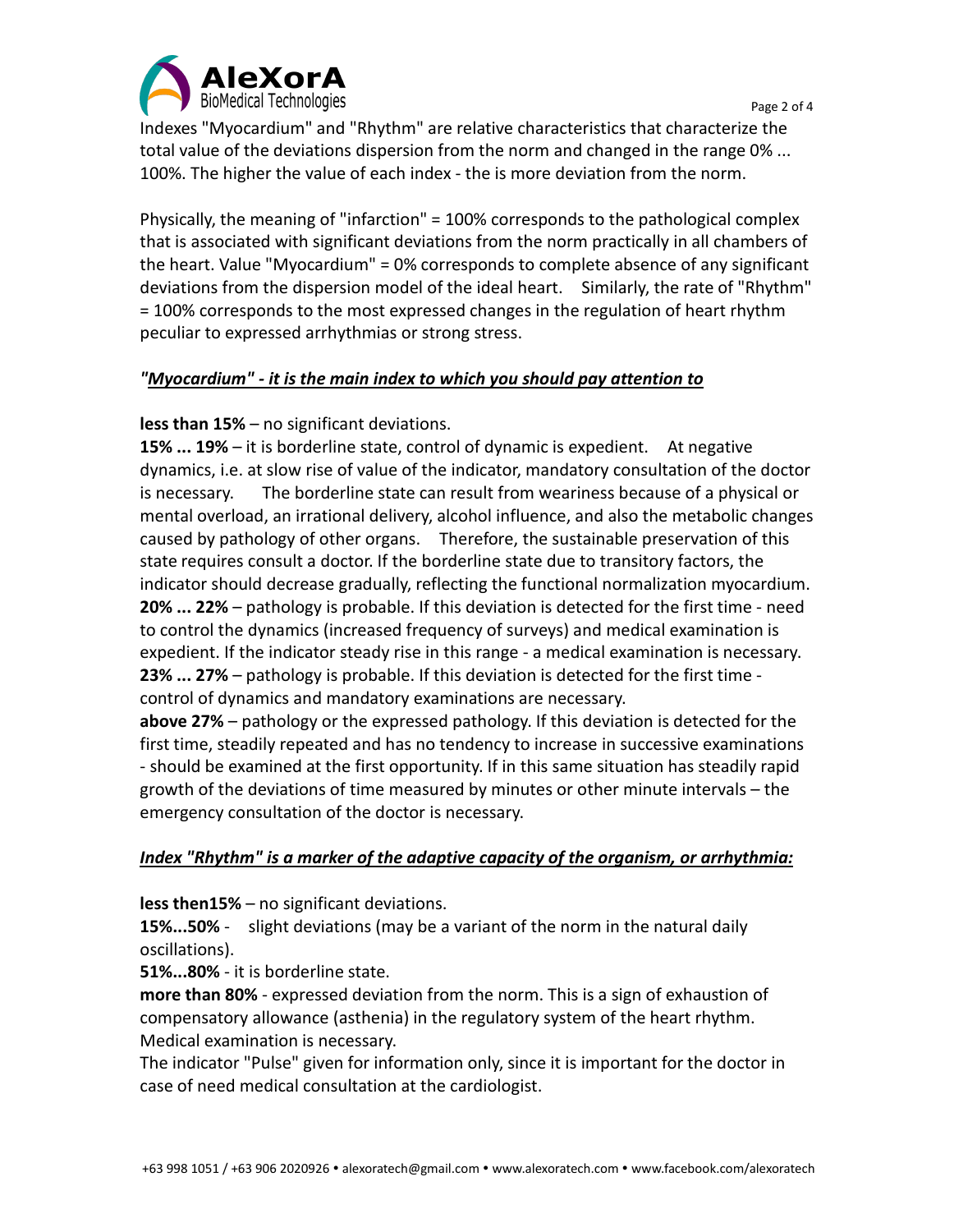

# **Additional indicators**

These indicators are not mandatory at the analysis. They are intended for the doctor mainly if medical consultation is required. The user according to "User's guide" can view some of these indexes only by control of dynamics of heart state. Additional indicators are displayed in the form of 9 indicators G1,G2,G3,G4,G5,G6,G7,G8.G9.

| (0 - norm, S-small deviation, L-norm border/deviation, greater then 0 - evident deviation) |             |                  |          |          |
|--------------------------------------------------------------------------------------------|-------------|------------------|----------|----------|
| 1. Depolarization of right atrium                                                          |             | $0.8L1 + 5$      | $6 - 11$ | >11      |
| 2. Depolarization of left atrium                                                           | $\mathbf 0$ | $0, 5, 1, 1 - 3$ | $4 - 6$  | > 6      |
| 3. Depolarization of right ventricle                                                       | s           | $0.8+$           | $1 - 6$  | $= 6$    |
| 4. Depolarization of left ventricle                                                        | S           | $0.$ S.L.        | $1 - 6$  | $= 6$    |
| 5. Repolarization of right ventricle                                                       | S           | 0.8L             |          | >1       |
| 6. Repolarization of left ventricle                                                        | S           | 0, S, L          | $1 - 6$  | $= 6$    |
| 7. Electrical symmetry of ventricles                                                       |             | 0.8L             | $1 - 3$  | $=3$     |
| 8. Intraventricular blocking                                                               | S           | $0.$ S.L.        |          | $\geq 0$ |
| 9. Compensatory reaction of ventricles                                                     |             | $0.8 L1 - 3$     | $4 - 6$  | > 6      |

Indexes **G1, G2** characterize atrial myocardium. Increased attention to these indexes may be appropriate in the presence of arrhythmias, or pronounced changes in the index of electrical instability. Indexes **G5, G6** concern ventricles. These indexes increase with significant pathological changes practically always. However, there may be transient changes caused by, for example, dehydration, high salt intake in the diet, etc. factors. Index **G8** gives a rough estimate of average excitation rate of the ventricles, and also is intended for the doctor. If index **G9** steadily increased also matters 7 and more – consult the cardiologist expediently. In many cases it can be a forerunner of developing or already available hypertrophy of one of ventricles. Though in younger age groups, for example at children, it can be a natural physiological background which is caused by growth processes. Similarly, if the symmetry indices of ventricular **G7** and **G3 + G4** steadily increased are a sign of possible pathological changes.

# **Text recommendations**

Right after examination to you isformed "the General conclusion", which contains value of main index "Myocardium" and text recommendation in which it will be specified "variant of norm" or the recommendation "to be address bythe doctor". If the system detects the expressed deviation, there will be recommendation "to be addressed by the doctor immediately". The additional information which has interest for the doctor is displayed preferentially in the following sections of "Rhythm," "Atriums," etc.